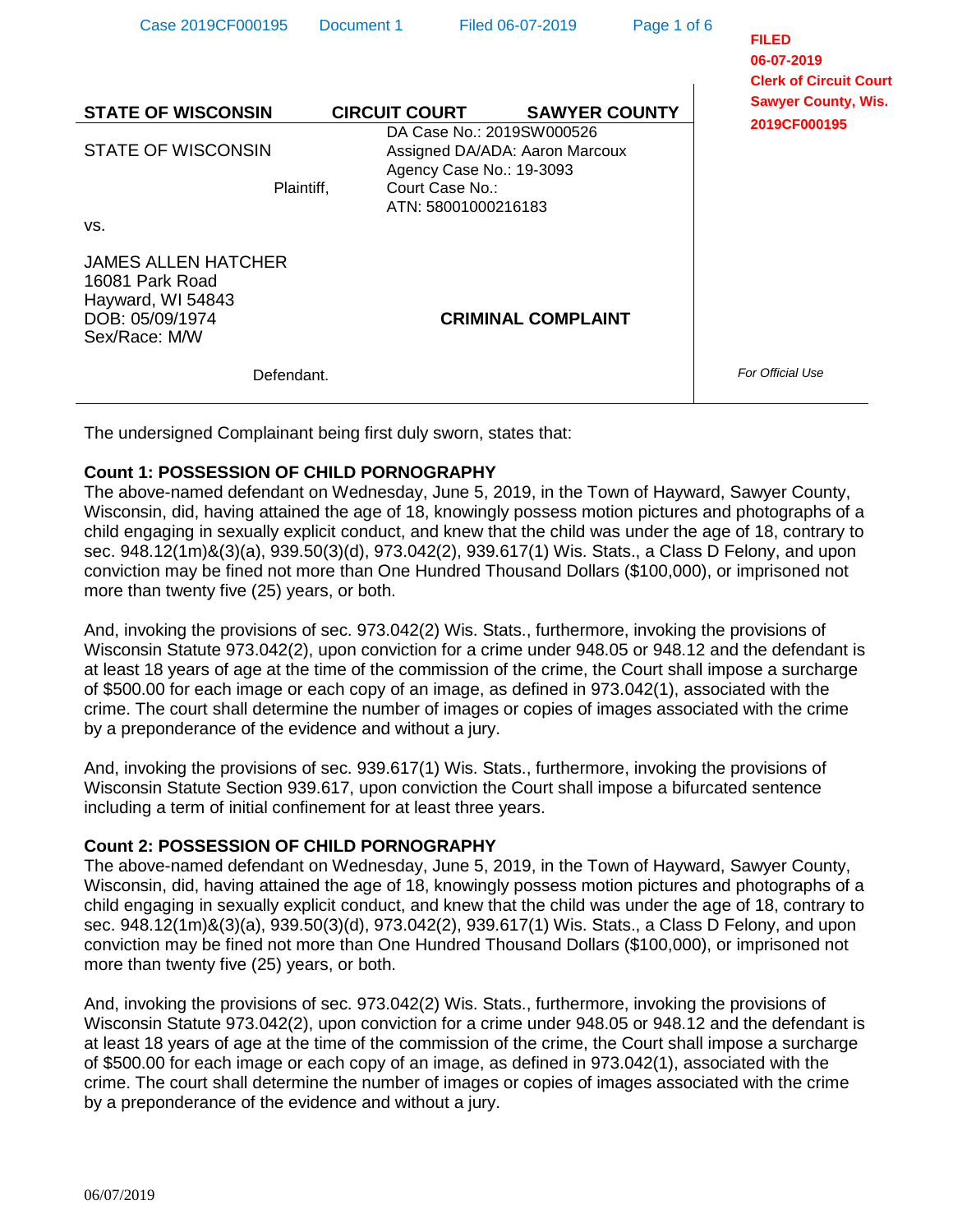And, invoking the provisions of sec. 939.617(1) Wis. Stats., furthermore, invoking the provisions of Wisconsin Statute Section 939.617, upon conviction the Court shall impose a bifurcated sentence including a term of initial confinement for at least three years.

# **Count 3: POSSESSION OF CHILD PORNOGRAPHY**

The above-named defendant on Wednesday, June 5, 2019, in the Town of Hayward, Sawyer County, Wisconsin, did, having attained the age of 18, knowingly possess motion pictures and photographs of a child engaging in sexually explicit conduct, and knew that the child was under the age of 18, contrary to sec. 948.12(1m)&(3)(a), 939.50(3)(d), 973.042(2), 939.617(1) Wis. Stats., a Class D Felony, and upon conviction may be fined not more than One Hundred Thousand Dollars (\$100,000), or imprisoned not more than twenty five (25) years, or both.

And, invoking the provisions of sec. 973.042(2) Wis. Stats., furthermore, invoking the provisions of Wisconsin Statute 973.042(2), upon conviction for a crime under 948.05 or 948.12 and the defendant is at least 18 years of age at the time of the commission of the crime, the Court shall impose a surcharge of \$500.00 for each image or each copy of an image, as defined in 973.042(1), associated with the crime. The court shall determine the number of images or copies of images associated with the crime by a preponderance of the evidence and without a jury.

And, invoking the provisions of sec. 939.617(1) Wis. Stats., furthermore, invoking the provisions of Wisconsin Statute Section 939.617, upon conviction the Court shall impose a bifurcated sentence including a term of initial confinement for at least three years.

## **Count 4: POSSESSION OF CHILD PORNOGRAPHY**

The above-named defendant on Wednesday, June 5, 2019, in the Town of Hayward, Sawyer County, Wisconsin, did, having attained the age of 18, knowingly possess motion pictures and photographs of a child engaging in sexually explicit conduct, and knew that the child was under the age of 18, contrary to sec. 948.12(1m)&(3)(a), 939.50(3)(d), 973.042(2), 939.617(1) Wis. Stats., a Class D Felony, and upon conviction may be fined not more than One Hundred Thousand Dollars (\$100,000), or imprisoned not more than twenty five (25) years, or both.

And, invoking the provisions of sec. 973.042(2) Wis. Stats., furthermore, invoking the provisions of Wisconsin Statute 973.042(2), upon conviction for a crime under 948.05 or 948.12 and the defendant is at least 18 years of age at the time of the commission of the crime, the Court shall impose a surcharge of \$500.00 for each image or each copy of an image, as defined in 973.042(1), associated with the crime. The court shall determine the number of images or copies of images associated with the crime by a preponderance of the evidence and without a jury.

And, invoking the provisions of sec. 939.617(1) Wis. Stats., furthermore, invoking the provisions of Wisconsin Statute Section 939.617, upon conviction the Court shall impose a bifurcated sentence including a term of initial confinement for at least three years.

## **Count 5: POSSESSION OF CHILD PORNOGRAPHY**

The above-named defendant on Wednesday, June 5, 2019, in the Town of Hayward, Sawyer County, Wisconsin, did, having attained the age of 18, knowingly possess motion pictures and photographs of a child engaging in sexually explicit conduct, and knew that the child was under the age of 18, contrary to sec. 948.12(1m)&(3)(a), 939.50(3)(d), 973.042(2), 939.617(1) Wis. Stats., a Class D Felony, and upon conviction may be fined not more than One Hundred Thousand Dollars (\$100,000), or imprisoned not more than twenty five (25) years, or both.

And, invoking the provisions of sec. 973.042(2) Wis. Stats., furthermore, invoking the provisions of Wisconsin Statute 973.042(2), upon conviction for a crime under 948.05 or 948.12 and the defendant is at least 18 years of age at the time of the commission of the crime, the Court shall impose a surcharge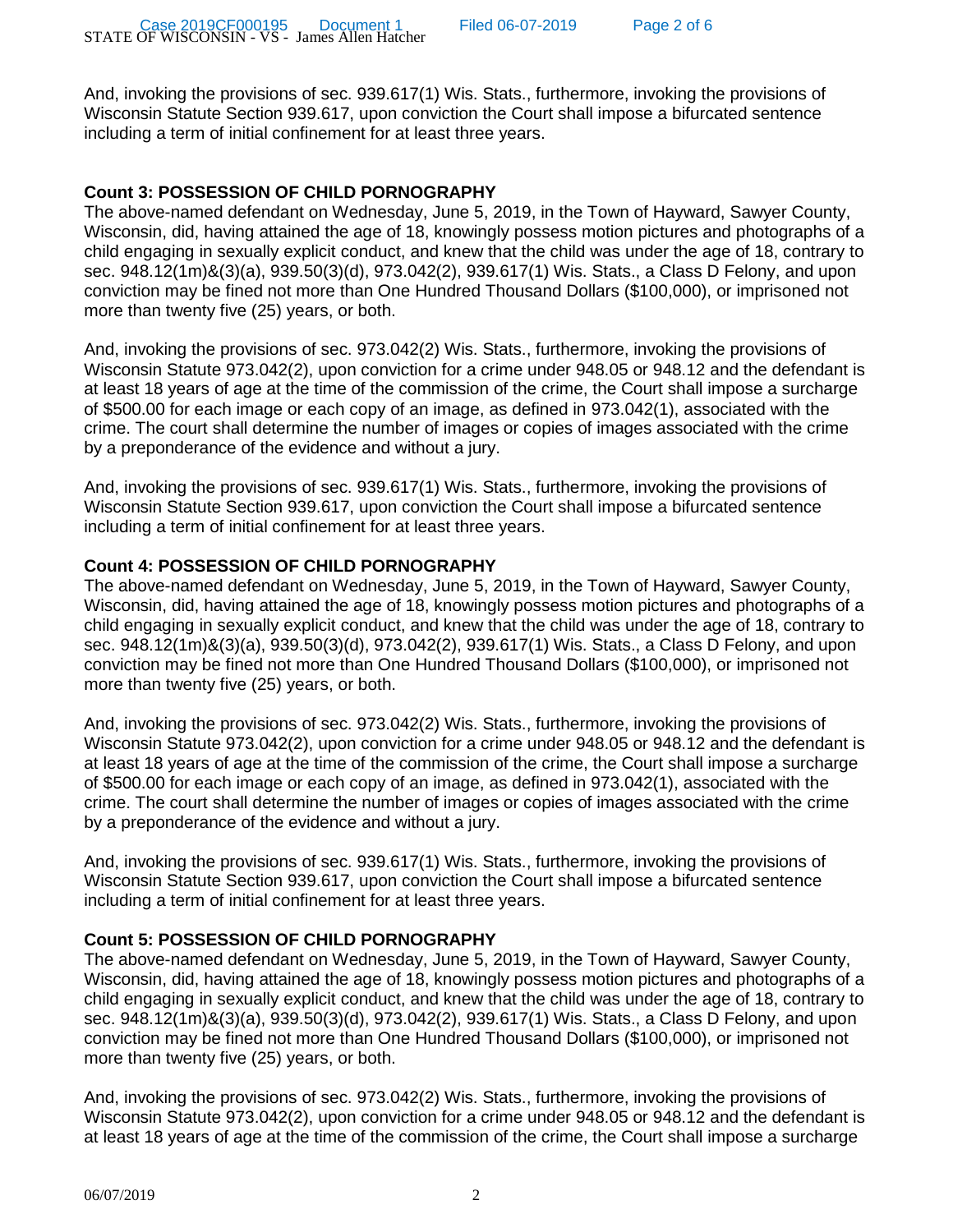Page 3 of 6

of \$500.00 for each image or each copy of an image, as defined in 973.042(1), associated with the crime. The court shall determine the number of images or copies of images associated with the crime by a preponderance of the evidence and without a jury.

And, invoking the provisions of sec. 939.617(1) Wis. Stats., furthermore, invoking the provisions of Wisconsin Statute Section 939.617, upon conviction the Court shall impose a bifurcated sentence including a term of initial confinement for at least three years.

### **Count 6: POSSESSION OF CHILD PORNOGRAPHY**

The above-named defendant on Wednesday, June 5, 2019, in the Town of Hayward, Sawyer County, Wisconsin, did, having attained the age of 18, knowingly possess motion pictures and photographs of a child engaging in sexually explicit conduct, and knew that the child was under the age of 18, contrary to sec. 948.12(1m)&(3)(a), 939.50(3)(d), 973.042(2), 939.617(1) Wis. Stats., a Class D Felony, and upon conviction may be fined not more than One Hundred Thousand Dollars (\$100,000), or imprisoned not more than twenty five (25) years, or both.

And, invoking the provisions of sec. 973.042(2) Wis. Stats., furthermore, invoking the provisions of Wisconsin Statute 973.042(2), upon conviction for a crime under 948.05 or 948.12 and the defendant is at least 18 years of age at the time of the commission of the crime, the Court shall impose a surcharge of \$500.00 for each image or each copy of an image, as defined in 973.042(1), associated with the crime. The court shall determine the number of images or copies of images associated with the crime by a preponderance of the evidence and without a jury.

And, invoking the provisions of sec. 939.617(1) Wis. Stats., furthermore, invoking the provisions of Wisconsin Statute Section 939.617, upon conviction the Court shall impose a bifurcated sentence including a term of initial confinement for at least three years.

### **Count 7: POSSESSION OF CHILD PORNOGRAPHY**

The above-named defendant on Wednesday, June 5, 2019, in the Town of Hayward, Sawyer County, Wisconsin, did, having attained the age of 18, knowingly possess motion pictures and photographs of a child engaging in sexually explicit conduct, and knew that the child was under the age of 18, contrary to sec. 948.12(1m)&(3)(a), 939.50(3)(d), 973.042(2), 939.617(1) Wis. Stats., a Class D Felony, and upon conviction may be fined not more than One Hundred Thousand Dollars (\$100,000), or imprisoned not more than twenty five (25) years, or both.

And, invoking the provisions of sec. 973.042(2) Wis. Stats., furthermore, invoking the provisions of Wisconsin Statute 973.042(2), upon conviction for a crime under 948.05 or 948.12 and the defendant is at least 18 years of age at the time of the commission of the crime, the Court shall impose a surcharge of \$500.00 for each image or each copy of an image, as defined in 973.042(1), associated with the crime. The court shall determine the number of images or copies of images associated with the crime by a preponderance of the evidence and without a jury.

And, invoking the provisions of sec. 939.617(1) Wis. Stats., furthermore, invoking the provisions of Wisconsin Statute Section 939.617, upon conviction the Court shall impose a bifurcated sentence including a term of initial confinement for at least three years.

## **Count 8: POSSESSION OF CHILD PORNOGRAPHY**

The above-named defendant on Wednesday, June 5, 2019, in the Town of Hayward, Sawyer County, Wisconsin, did, having attained the age of 18, knowingly possess motion pictures and photographs of a child engaging in sexually explicit conduct, and knew that the child was under the age of 18, contrary to sec. 948.12(1m)&(3)(a), 939.50(3)(d), 973.042(2), 939.617(1) Wis. Stats., a Class D Felony, and upon conviction may be fined not more than One Hundred Thousand Dollars (\$100,000), or imprisoned not more than twenty five (25) years, or both.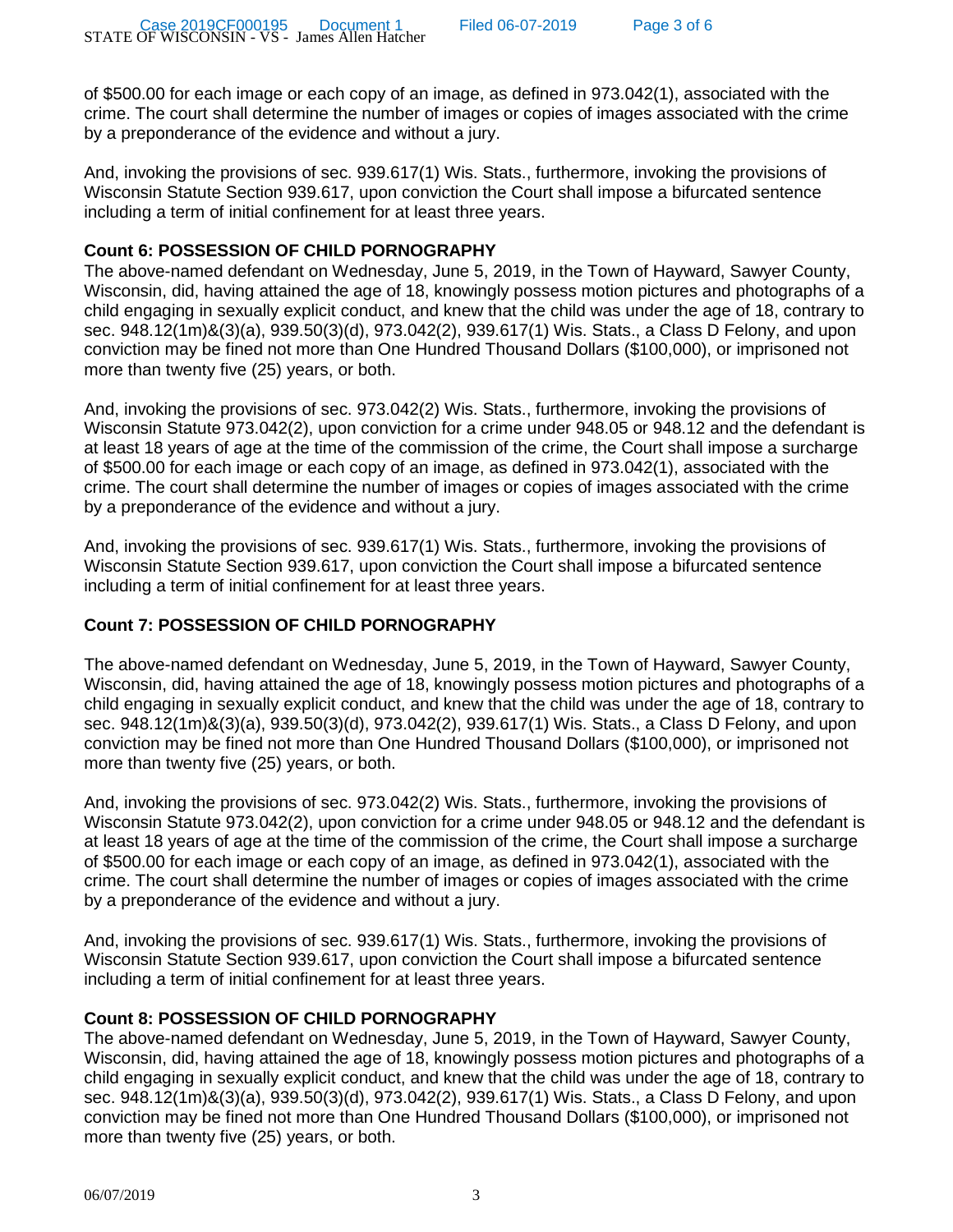And, invoking the provisions of sec. 973.042(2) Wis. Stats., furthermore, invoking the provisions of Wisconsin Statute 973.042(2), upon conviction for a crime under 948.05 or 948.12 and the defendant is at least 18 years of age at the time of the commission of the crime, the Court shall impose a surcharge of \$500.00 for each image or each copy of an image, as defined in 973.042(1), associated with the crime. The court shall determine the number of images or copies of images associated with the crime by a preponderance of the evidence and without a jury.

And, invoking the provisions of sec. 939.617(1) Wis. Stats., furthermore, invoking the provisions of Wisconsin Statute Section 939.617, upon conviction the Court shall impose a bifurcated sentence including a term of initial confinement for at least three years.

### **Count 9: POSSESSION OF CHILD PORNOGRAPHY**

The above-named defendant on Wednesday, June 5, 2019, in the Town of Hayward, Sawyer County, Wisconsin, did, having attained the age of 18, knowingly possess motion pictures and photographs of a child engaging in sexually explicit conduct, and knew that the child was under the age of 18, contrary to sec. 948.12(1m)&(3)(a), 939.50(3)(d), 973.042(2), 939.617(1) Wis. Stats., a Class D Felony, and upon conviction may be fined not more than One Hundred Thousand Dollars (\$100,000), or imprisoned not more than twenty five (25) years, or both.

And, invoking the provisions of sec. 973.042(2) Wis. Stats., furthermore, invoking the provisions of Wisconsin Statute 973.042(2), upon conviction for a crime under 948.05 or 948.12 and the defendant is at least 18 years of age at the time of the commission of the crime, the Court shall impose a surcharge of \$500.00 for each image or each copy of an image, as defined in 973.042(1), associated with the crime. The court shall determine the number of images or copies of images associated with the crime by a preponderance of the evidence and without a jury.

And, invoking the provisions of sec. 939.617(1) Wis. Stats., furthermore, invoking the provisions of Wisconsin Statute Section 939.617, upon conviction the Court shall impose a bifurcated sentence including a term of initial confinement for at least three years.

## **Count 10: POSSESSION OF CHILD PORNOGRAPHY**

The above-named defendant on Wednesday, June 5, 2019, in the Town of Hayward, Sawyer County, Wisconsin, did, having attained the age of 18, knowingly possess motion pictures and photographs of a child engaging in sexually explicit conduct, and knew that the child was under the age of 18, contrary to sec. 948.12(1m)&(3)(a), 939.50(3)(d), 973.042(2), 939.617(1) Wis. Stats., a Class D Felony, and upon conviction may be fined not more than One Hundred Thousand Dollars (\$100,000), or imprisoned not more than twenty five (25) years, or both.

And, invoking the provisions of sec. 973.042(2) Wis. Stats., furthermore, invoking the provisions of Wisconsin Statute 973.042(2), upon conviction for a crime under 948.05 or 948.12 and the defendant is at least 18 years of age at the time of the commission of the crime, the Court shall impose a surcharge of \$500.00 for each image or each copy of an image, as defined in 973.042(1), associated with the crime. The court shall determine the number of images or copies of images associated with the crime by a preponderance of the evidence and without a jury.

And, invoking the provisions of sec. 939.617(1) Wis. Stats., furthermore, invoking the provisions of Wisconsin Statute Section 939.617, upon conviction the Court shall impose a bifurcated sentence including a term of initial confinement for at least three years.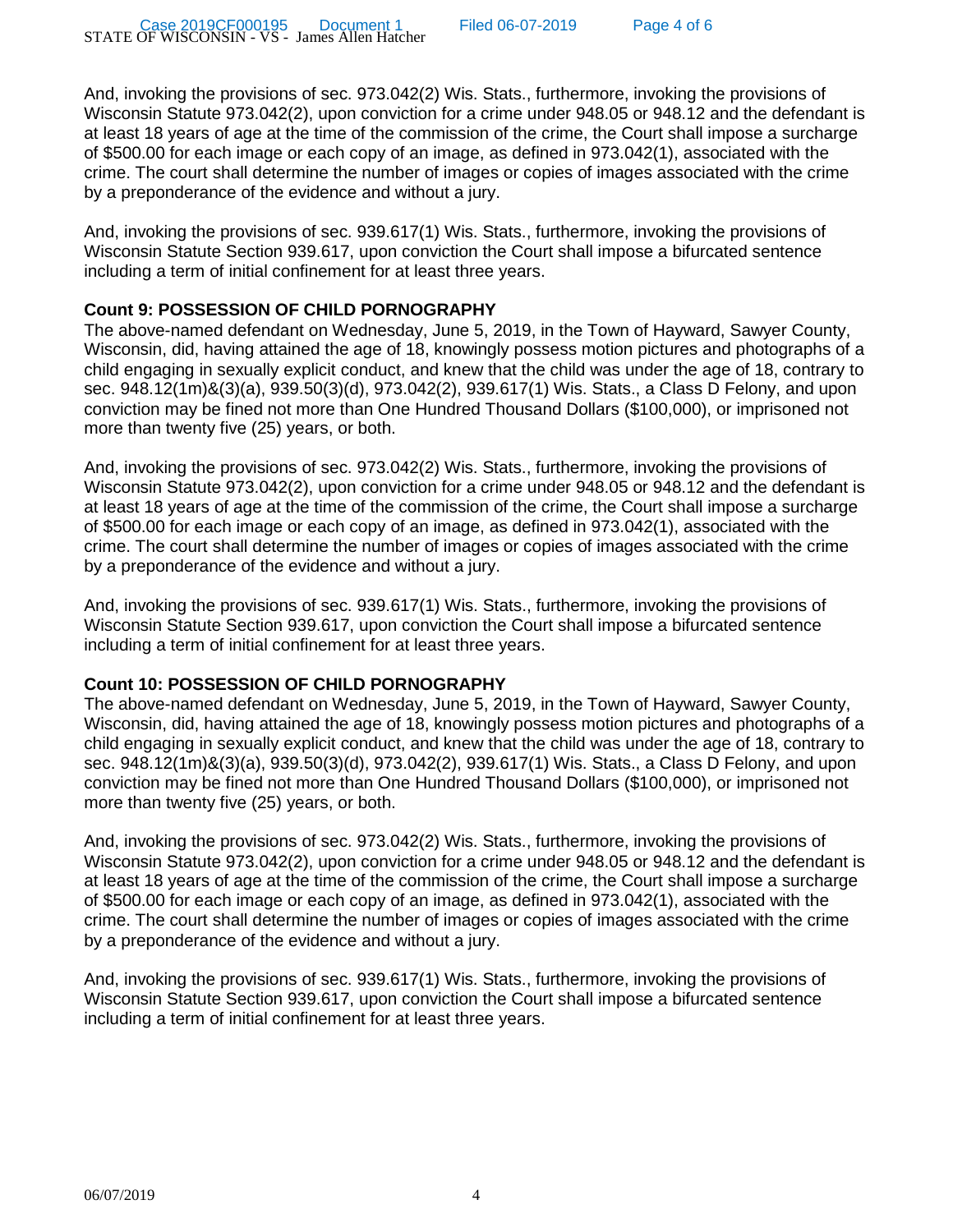### **PROBABLE CAUSE:**

Your Complainant is a deputized law enforcement officer with the Sawyer County Sheriff's Department and bases this complaint upon the reports and investigation of Special Agent Jeffrey D. Lenzner of the Wisconsin Department of Justice Division of Criminal Apprehension, which reports were filed in the course of the officer's official duties and filed and maintained in the normal and ordinary course of business with said department, and Complainant has no reason to doubt the truthfulness of the same.

On May 12th, 2019, Wisconsin Department of Justice Division of Criminal Investigation (DCI) Special Agent (SA) Jeffrey Lenzner downloaded child pornography from IP address 96.42.28.43 using undercover investigative software on the BitTorrent P2P network. SA Lenzner had other connections with the IP address dating back to September 2018. SA Lenzner sent an Administrative Subpoena to Charter Spectrum who identified the subscriber/subscriber address as Edelweis(s) Motel located at 16081 W Park Road, Hayward, Wisconsin 54843. Wisconsin Department of Transportation and Accurint searches identified the occupants/owners of 16081 W Park Road, Hayward, Wisconsin.

On June 5<sup>th</sup>, 2019, at approximately 8:47 AM, SA Lenzner and Sawyer County Sheriff's Department Detective Jay Poplin went to 16081 W Park Road, Hayward, Wisconsin. SA Lenzner and Detective Poplin made contact with the owners of the Motel.. SA Lenzner served an Administrative Subpoena for motel guest records. Cooperating with Law Enforcement, the owners advised the only long term tenant that stayed at 16081 West Park Street, Hayward, Wisconsin motel/apartments was the tenant in Unit 8. The tenant in unit 8 was identified as James Allen Hatcher, M/W, DOB 05/09/1974. Hatcher had been staying in Unit 8 since October 21<sup>st</sup>, 2016. The Motel owners voluntarily turned over their electronic devices for consent searches and no contraband was located.

On June 5<sup>th</sup>, 2019, SA Lenzner got a warrant signed for Hatcher's motel/apartment located at 16081 W Park Road, Unit 8, Hayward, Wisconsin. At approximately 9:56 AM, DCI Special Agents made entry into Unit 8. Inside Unit 8, a Hitachi 640GB Hard Drive with SN: 110705J23B0053C5J03R, was located inside a Toshiba laptop computer on an ottoman inside of Unit 8. Digital Forensic Examiner (DFE) Tyrel Olsen examined the hard drive and located over one hundred eighty (180) files of child pornography. Hatcher was the only one to use Unit 8 and he was the only occupant. On June 5<sup>th</sup>, 2019 at approximately 2:07 PM, SA Lenzner and DCI SAC Jesse Crowe made contact with Hatcher in the parking lot of 15870 US Highway 63, Hayward, Wisconsin. Hatcher admitted to being the only one to use the laptop computer located in Unit 8 of 16081 W Park Road, Hayward, Wisconsin. Hatcher admitted to downloading, viewing and saving child pornography from Frostwire / BitTorrent network onto his laptop computer in Unit 8. Hatcher admitted to knowing what child pornography was and admitted to being in possession of it. Hatcher also to admitting to moving images of child pornography into other folders on his computer.

On June 5<sup>th</sup>, 2019 at approximately 4:07 PM, James Allen Hatcher, M/W, DOB 05/09/1974 was taken into custody for ten counts of Possession of Child Pornography by Wisconsin Department of Justice, Division of Criminal Investigation (DCI) Special Agent (SA) Jeffrey Lenzner. Hatcher was placed in handcuffs by Sawyer County Sheriff's Office Deputy Darin Jensen, who transported Hatcher to the Sawyer County Jail located at 15880 East 5<sup>th</sup> Street, Hayward, Wisconsin.